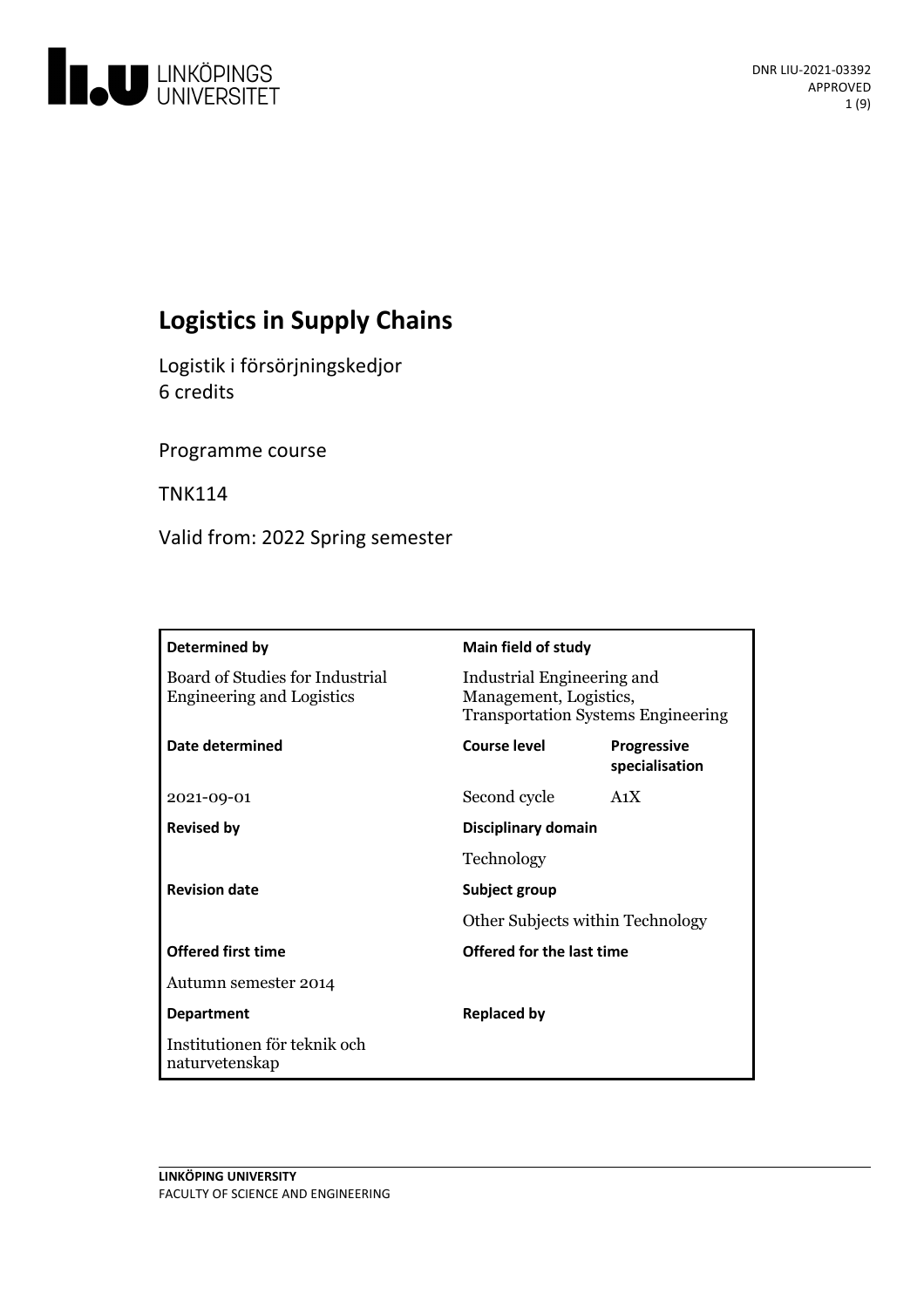## Specific information

May not be included in the same degree as TETS27.

## Course offered for

- Master of Science in Communications, Transport and Infrastructure
- Master's Programme in Intelligent Transport Systems and Logistics

## Prerequisites

Basic logistics course, such as TNK112.

## Intended learning outcomes

The purpose of the course is to provide theoretical knowledge about logistics in supply chains. The course covers inter organizational as well as intra organizational issues. Inter organizational issues provides insights regarding how the different actors within the supply chain apply/are affected by different logistics strategies. Intra organizational issues provides insights regarding how the different functions within a company apply/are affected by different logistics strategies. The course should provide understanding of different general logistics strategies and their inter- and intra-organizational impacts.

After passing the course should the student be able to:

- Master theoretical concepts such as supply chain management, flexibility, coordination, integration, outsourcing, vendor managed inventories, postponement, purchasing strategies, production strategies and their
- relation to logistics and the focal company's logistics strategies. Understand how the theoretical concepts are related and their mutual
- interdependencies.<br>• Understand drivers, barriers and prerequisites for different logistics
- strategies in supply chains.<br>• Apply the theoretical concepts and understand their implications and based on this be able to understand, explain, evaluate and question different
- logistics strategies within companies as well as supply chains.<br>• Read and understand academic journal papers within logistics strategies in supply chains.<br>• In a structured way evaluate academic journal papers and to be able to
- explain under what circumstances they are valid.

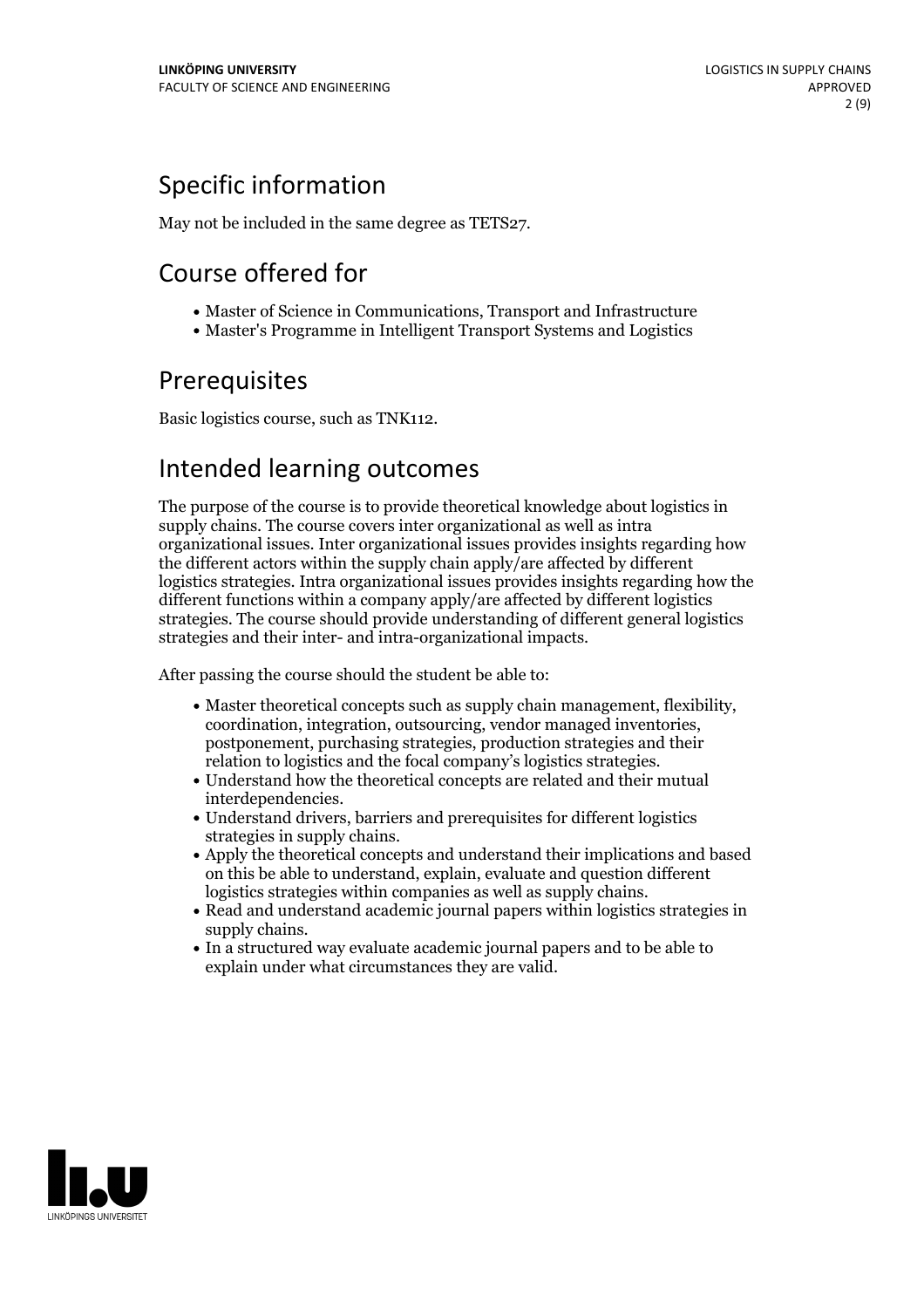## Course content

The course deals with inter-organizational questions in relation to logistics between companies in a supply chain, e.g. the flow of material from the manufacturer, through the wholesaler to the industrial customer. Also intra-<br>organizational questions are an important part of the course content, e.g.<br>materials supply issues and distribution issues and their relation to barriers and prerequisites for different logistics strategies in supply chains.

## Teaching and working methods

At lectures are the theoretical concepts introduced. These are then discussed at seminars as support for the hand-ins.

## Examination

UPG2 Assignments 6 credits U, G KTR2 Written examination 0 credits  $U$ , 3, 4, 5 The final grade will be based on a summary of the grades of the different course parts.

## Grades

Four-grade scale, LiU, U, 3, 4, 5

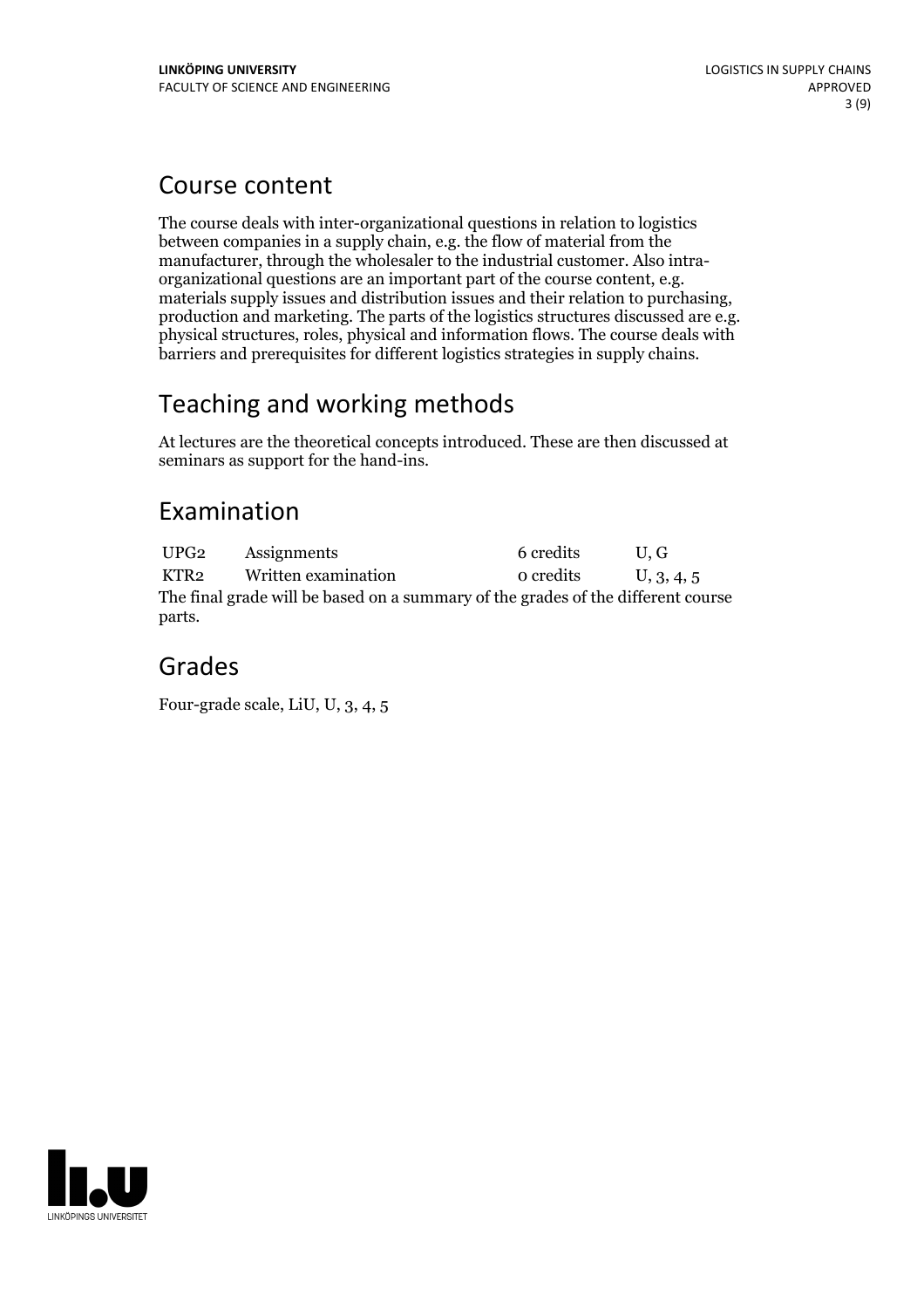## Other information

### **About teaching and examination language**

The teaching language is presented in the Overview tab for each course. The examination language relates to the teaching language as follows:

- If teaching language is "Swedish", the course as a whole could be given in Swedish, or partly in English. Examination language is Swedish, but parts
- of the examination can be in English. If teaching language is "English", the course as <sup>a</sup> whole is taught in English. Examination language is English. If teaching language is "Swedish/English", the course as <sup>a</sup> whole will be
- taught in English if students without prior knowledge of the Swedish language participate. Examination language is Swedish or English depending on teaching language.

#### **Other**

The course is conducted in a manner where both men's and women's experience and knowledge are made visible and developed.

The planning and implementation of a course should correspond to the course syllabus. The course evaluation should therefore be conducted with the course syllabus as a starting point.

If special circumstances prevail, the vice-chancellor may in a special decision specify the preconditions for temporary deviations from this course syllabus, and delegate the right to take such decisions.

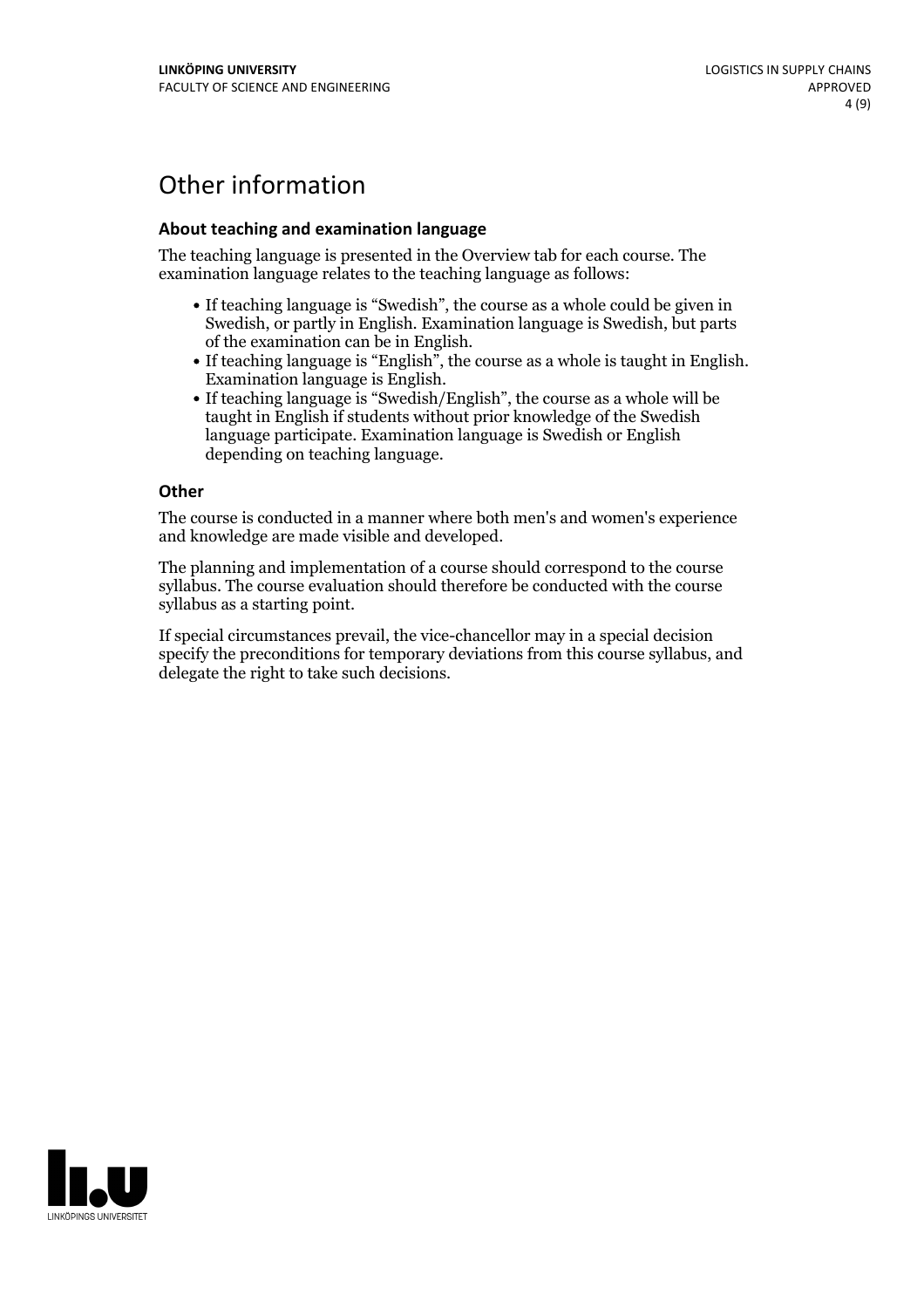## **Common rules**

### Course syllabus

A syllabus must be established for each course. The syllabus specifies the aim and contents of the course, and the prior knowledge that a student must have in order to be able to benefit from the course.

## Timetabling

Courses are timetabled after a decision has been made for this course concerning its assignment to a timetable module.

### Interruption in and deregistration from a course

The LiU decision, Guidelines concerning confirmation of participation in education (Dnr LiU-2020-02256), states that interruptions in study are to be recorded in Ladok. Thus, all students who do not participate in a course for which they have registered must record the interruption, such that the registration on the course can be removed. Deregistration from or interrupting a course is carried out using <sup>a</sup> web-based form: https://www.lith.liu.se/for- [studenter/kurskomplettering?l=en.](https://www.lith.liu.se/for-studenter/kurskomplettering?l=en)

## Cancelled courses and changes to the course syllabus

Courses with few participants (fewer than 10) may be cancelled or organised in a manner that differs from that stated in the course syllabus. The Dean is to deliberate and decide whether a course is to be cancelled or changed from the course syllabus.

## Guidelines relating to examinations and examiners

For details, see Guidelines for education and examination for first-cycle and second-cycle education at Linköping University, Dnr LiU-2020-04501 [\(http://styrdokument.liu.se/Regelsamling/VisaBeslut/917592\)](http://styrdokument.liu.se/Regelsamling/VisaBeslut/917592).

An examiner must be employed as a teacher at LiU according to the LiU Regulations for Appointments, Dnr LiU-2021-01204 [\(https://styrdokument.liu.se/Regelsamling/VisaBeslut/622784](https://styrdokument.liu.se/Regelsamling/VisaBeslut/622784)). For courses in second-cycle, the following teachers can be appointed as examiner: Professor (including Adjunct and Visiting Professor), Associate Professor (including Adjunct), Senior Lecturer (including Adjunct and Visiting Senior Lecturer), Research Fellow, or Postdoc. For courses in first-cycle, Assistant Lecturer (including Adjunct and Visiting Assistant Lecturer) can also be appointed as examiner in addition to those listed for second-cycle courses. In exceptional cases, a Part-time Lecturer can also be appointed as an examiner at both first- and second cycle, see Delegation of authority for the Board of Faculty of Science and Engineering.

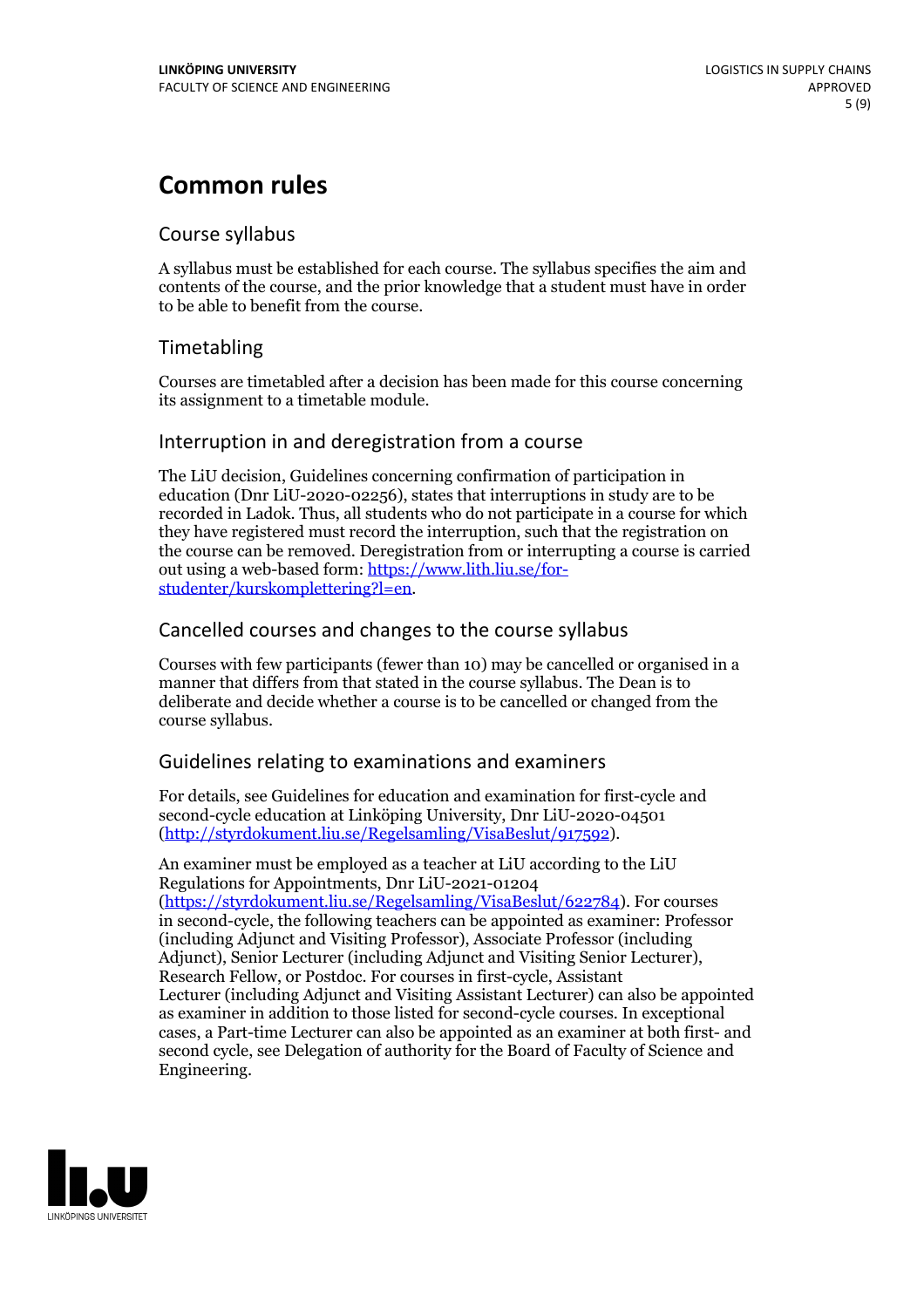## Forms of examination

### **Principles for examination**

Written and oral examinations and digital and computer-based examinations are held at least three times a year: once immediately after the end of the course, once in August, and once (usually) in one of the re-examination periods. Examinations held at other times are to follow a decision of the faculty programme board.

Principles for examination scheduling for courses that follow the study periods:

- courses given in VT1 are examined for the first time in March, with re-examination in June and August
- courses given in VT2 are examined for the first time in May, with re-examination in August and October
- courses given in HT1 are examined for the first time in October, with re-examination in January and August
- courses given in HT2 are examined for the first time in January, with re-examination in March and in August.

The examination schedule is based on the structure of timetable modules, but there may be deviations from this, mainly in the case of courses that are studied and examined for several programmes and in lower grades (i.e. 1 and 2).

Examinations for courses that the faculty programme board has decided are to be held in alternate years are held three times during the school year in which the course is given according to the principles stated above.

Examinations for courses that are cancelled orrescheduled such that they are not given in one or several years are held three times during the year that immediately follows the course, with examination scheduling that corresponds to the scheduling that was in force before the course was cancelled or rescheduled.

When a course, or a written examination (TEN, DIT, DAT), is given for the last time, the regular examination and two re-examinations will be offered. Thereafter, examinations are phased out by offering three examinations during the following academic year at the same times as the examinations in any substitute course. If there is no substitute course, three examinations will be offered during re- examination periods during the following academic year. Other examination times are decided by the faculty programme board. In all cases above, the examination is also offered one more time during the academic year after the following, unless the faculty programme board decides otherwise. In total, 6 re-examinations are offered, of which 2 are regular re-examinations. In the examination registration system, the examinations given for the penultimate time and the last time are denoted.

If a course is given during several periods of the year (for programmes, or on different occasions for different programmes) the faculty programme board or boards determine together the scheduling and frequency of re-examination occasions.

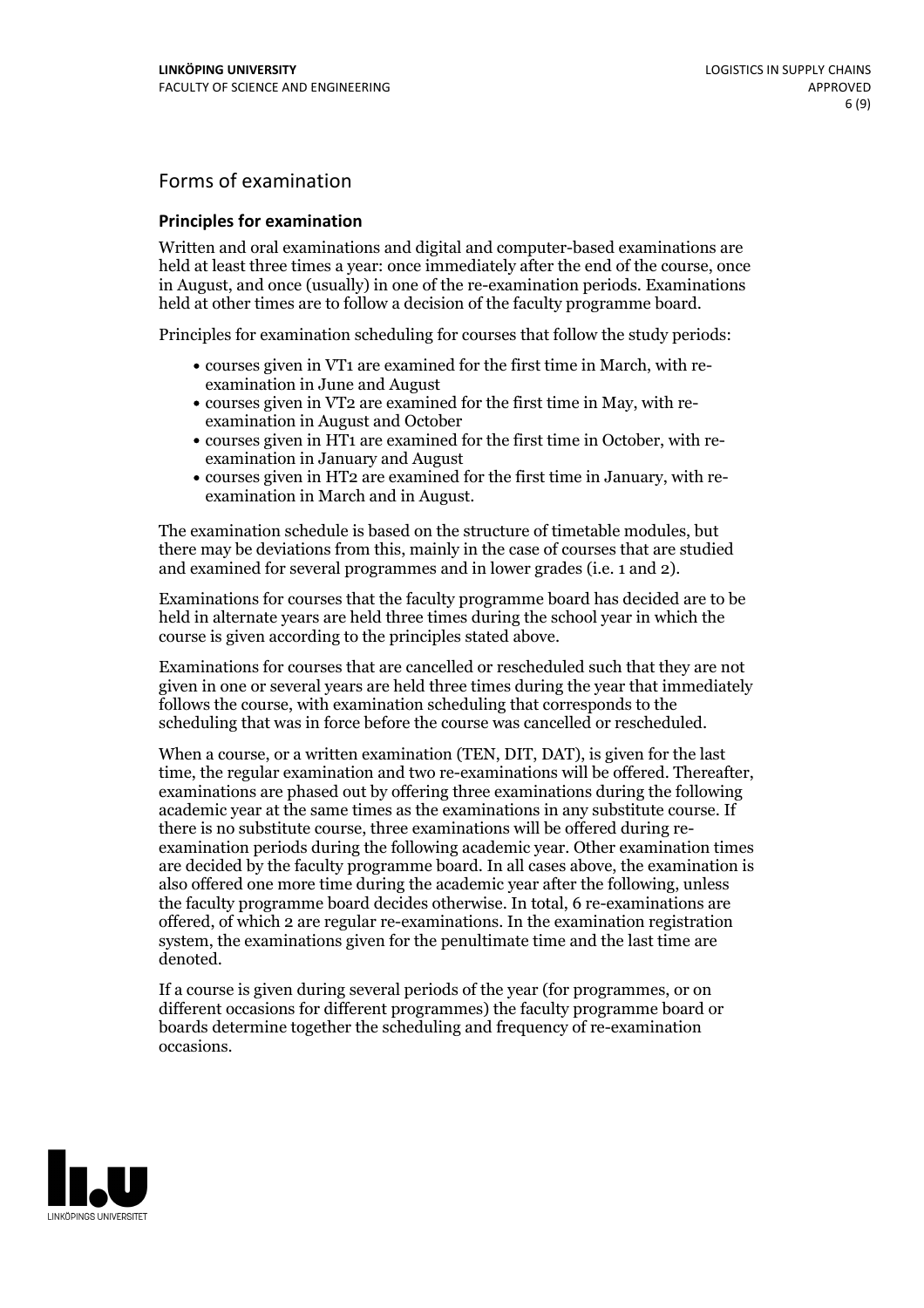### **Retakes of other forms of examination**

Regulations concerning retakes of other forms of examination than written examinations and digital and computer-based examinations are given in the LiU guidelines for examinations and examiners, [http://styrdokument.liu.se/Regelsamling/VisaBeslut/917592.](http://styrdokument.liu.se/Regelsamling/VisaBeslut/917592)

#### **Course closure**

For Decision on Routines for Administration of the Discontinuation of Educational Programs, Freestanding Courses and Courses in Programs, see DNR LiU-2021-04782. After a decision on closure and after the end of the discontinuation period, the students are referred to a replacement course (or similar) according to information in the course syllabus or programme syllabus. If a student has passed some part/parts of a closed program course but not all, and there is an at least partially replacing course, an assessment of crediting can be made. Any crediting of course components is made by the examiner.

### **Registration for examination**

In order to take an written, digital or computer-based examination, registration in advance is mandatory, see decision in the university's rule book [https://styrdokument.liu.se/Regelsamling/VisaBeslut/622682.](https://styrdokument.liu.se/Regelsamling/VisaBeslut/622682) An unregistered student can thus not be offered a place. The registration is done at the Student Portal or in the LiU-app during the registration period. The registration period opens 30 days before the date of the examination and closes 10 days before the date of the examination. Candidates are informed of the location of the examination by email, four days in advance.

### **Code of conduct for students during examinations**

Details are given in a decision in the university's rule book: <http://styrdokument.liu.se/Regelsamling/VisaBeslut/622682>.

#### **Retakes for higher grade**

Students at the Institute of Technology at LiU have the right to retake written examinations and digital and computer-based examinations in an attempt to achieve a higher grade. This is valid for all examination components with code "TEN", "DIT" and "DAT". The same right may not be exercised for other examination components, unless otherwise specified in the course syllabus.

A retake is not possible on courses that are included in an issued degree diploma.

#### **Grades**

The grades that are preferably to be used are Fail (U), Pass (3), Pass not without distinction  $(4)$  and Pass with distinction  $(5)$ .

- Grades U, 3, 4, 5 are to be awarded for courses that have written or digital examinations.<br>• Grades Fail (U) and Pass (G) may be awarded for courses with a large
- degree of practical components such as laboratory work, project work and

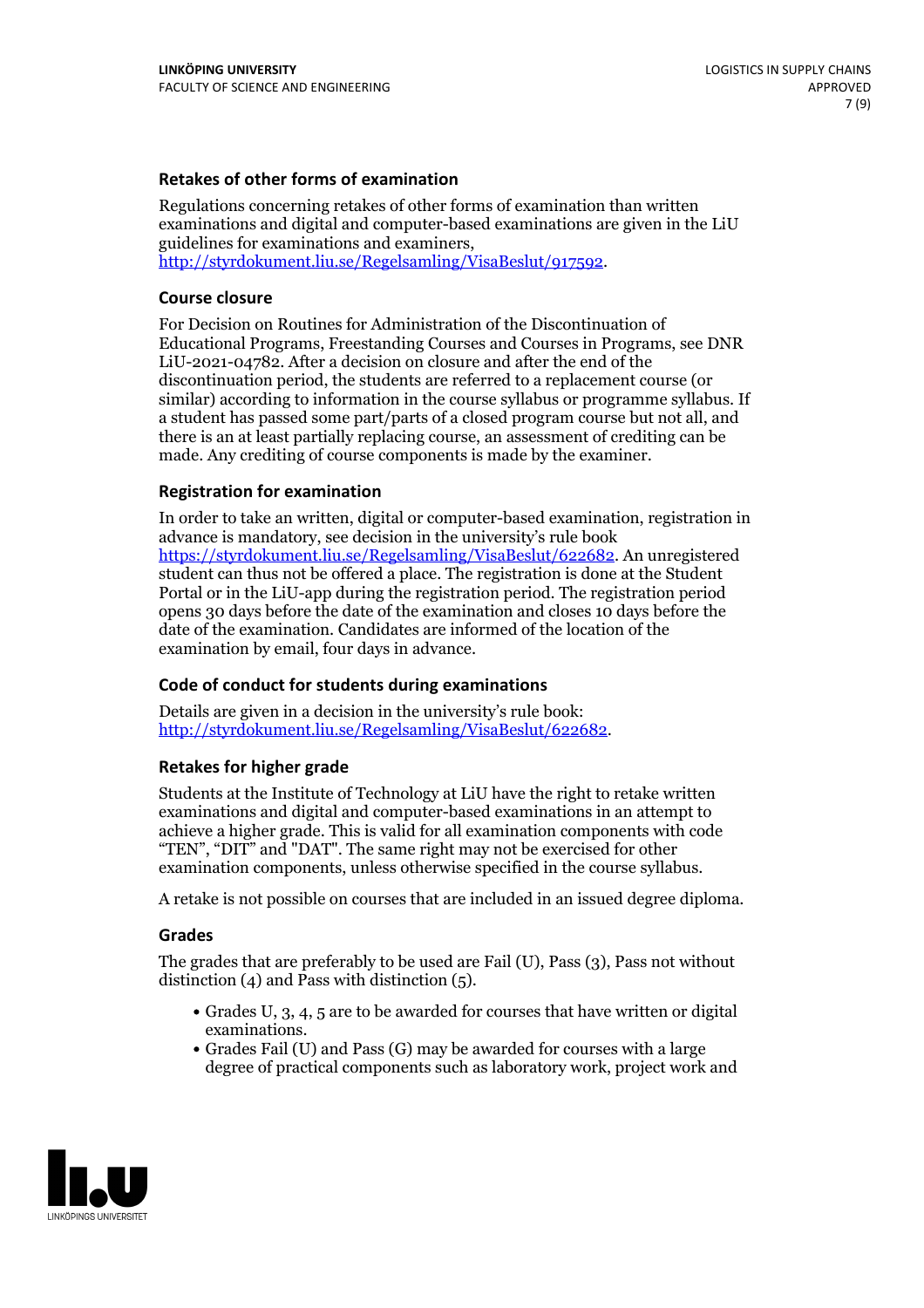group work.<br>• Grades Fail (U) and Pass (G) are to be used for degree projects and other independent work.

#### **Examination components**

The following examination components and associated module codes are used at the Faculty of Science and Engineering:

- Grades U, 3, 4, 5 are to be awarded for written examinations (TEN) and
- digital examinations (DIT).<br>• Examination components for which the grades Fail (U) and Pass (G) may be awarded are laboratory work (LAB), project work (PRA), preparatory written examination (KTR), digital preparatory written examination (DIK), oral examination (MUN), computer-based examination (DAT), home
- assignment (HEM), and assignment (UPG).<br>• Students receive grades either Fail (U) or Pass (G) for other examination components in which the examination criteria are satisfied principally through active attendance such as tutorial group (BAS) or examination item
- (MOM).<br>• Grades Fail (U) and Pass (G) are to be used for the examination components Opposition (OPPO) and Attendance at thesis presentation (AUSK) (i.e. part of the degree project).

In general, the following applies:

- 
- Mandatory course components must be scored and given <sup>a</sup> module code. Examination components that are not scored, cannot be mandatory. Hence, it is voluntary to participate in these examinations, and the voluntariness must be clearly stated. Additionally, if there are any associated conditions to
- the examination component, these must be clearly stated as well.<br>• For courses with more than one examination component with grades U,3,4,5, it shall be clearly stated how the final grade is weighted.

For mandatory components, the following applies (in accordance with the LiU Guidelines for education and examination for first-cycle and second-cycle education at Linköping University,<br>[http://styrdokument.liu.se/Regelsamling/VisaBeslut/917592\)](http://styrdokument.liu.se/Regelsamling/VisaBeslut/917592):

If special circumstances prevail, and if it is possible with consideration of the nature of the compulsory component, the examiner may decide to replace the compulsory component with another equivalent component.

For possibilities to alternative forms of examinations, the following applies (in accordance with the LiU Guidelines for education and examination for first-cycle [http://styrdokument.liu.se/Regelsamling/VisaBeslut/917592\)](http://styrdokument.liu.se/Regelsamling/VisaBeslut/917592):

If the LiU coordinator for students with disabilities has granted a student the right to an adapted examination for a written examination in an examination hall, the student has the right to it.